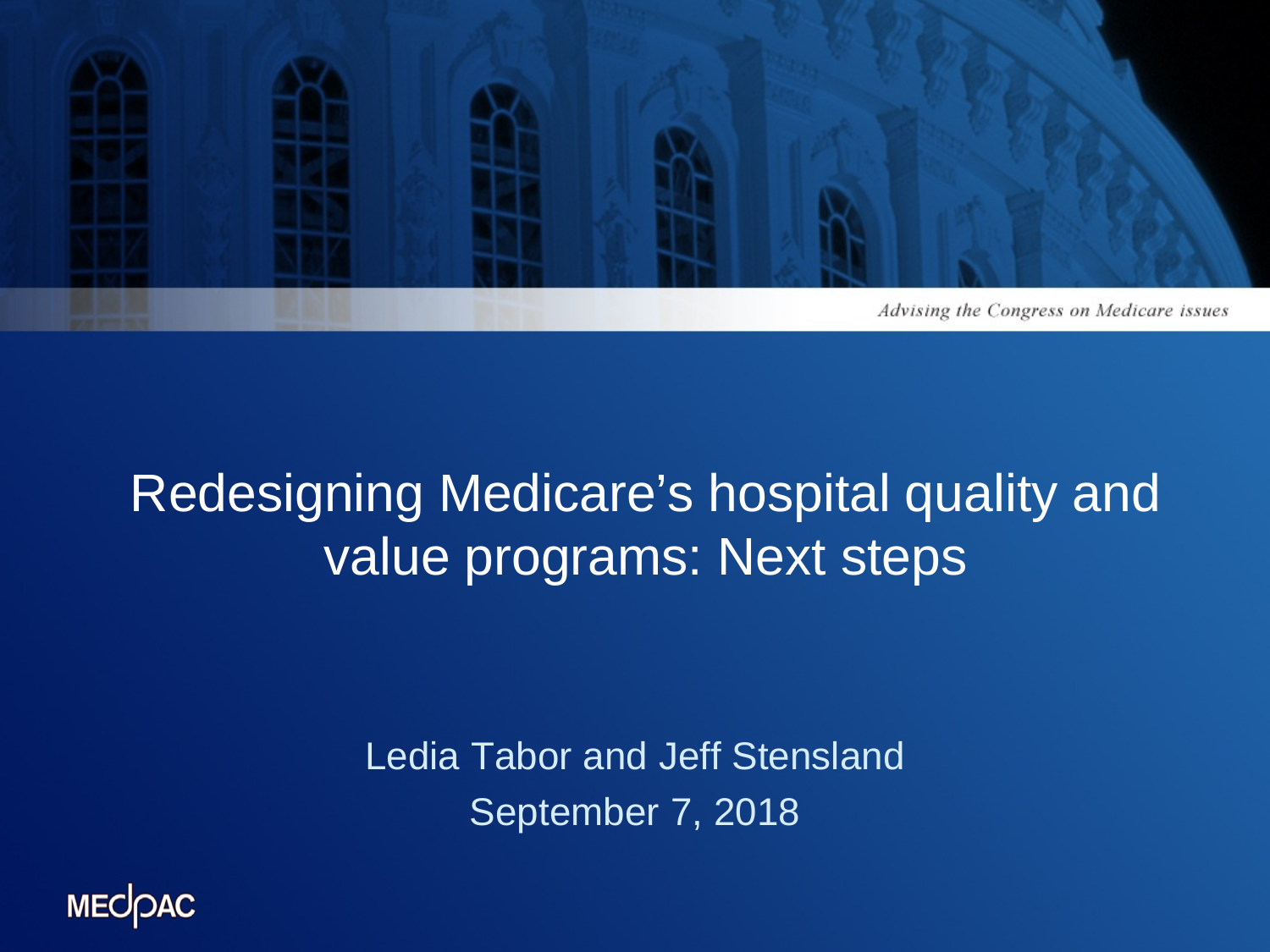### **Overview**

- Review MedPAC's hospital value incentive program (HVIP) design
- **Discuss four elements of the HVIP design** 
	- **Weighting of the measure domains**
	- Overall amount of the financial withhold
	- **Which patient experience measures to use**
	- **Monitoring hospital-acquired conditions** (HACs)

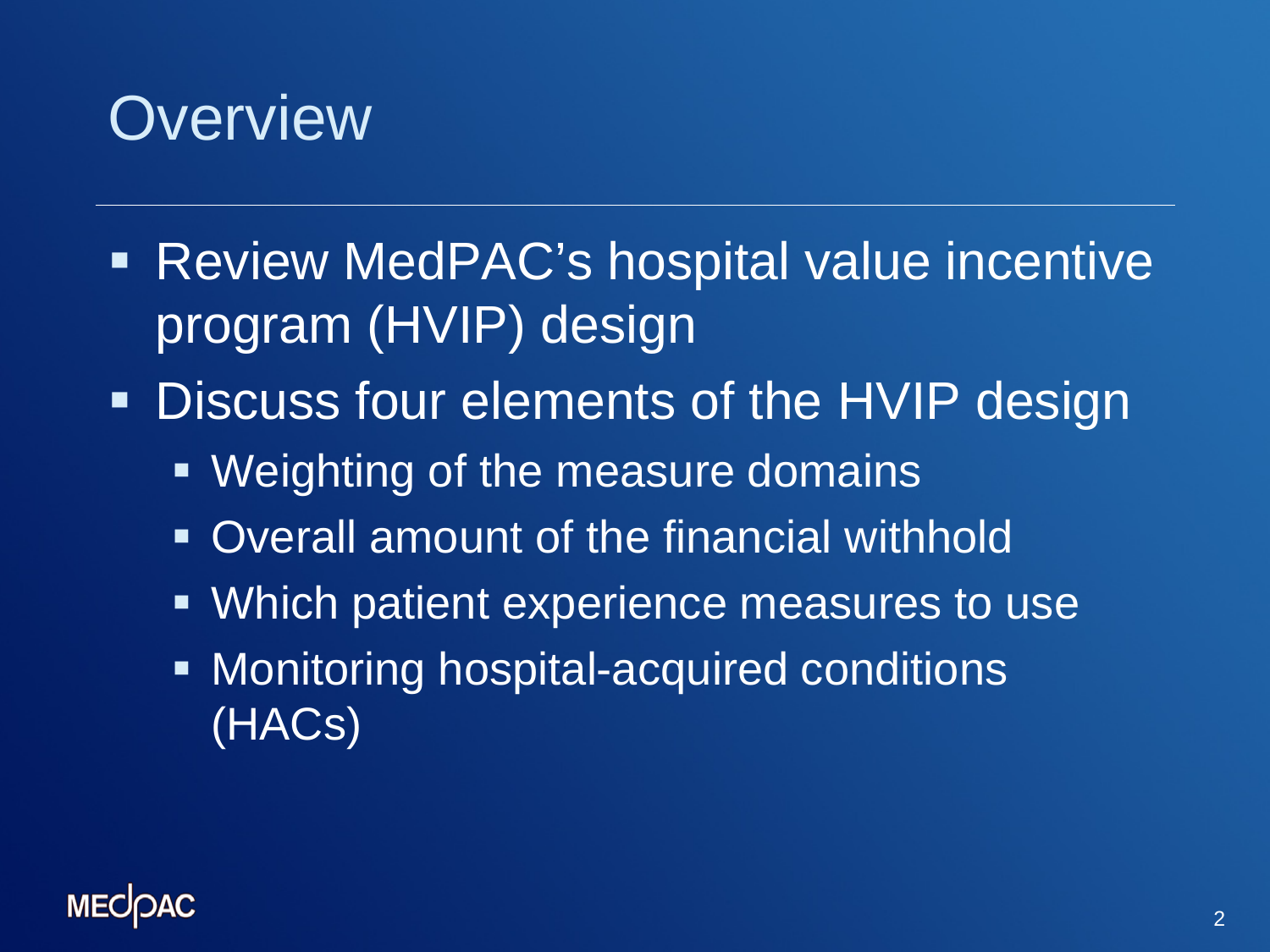# MedPAC's HVIP design

### **Merge programs:**

**Hospital Readmissions Reduction Program (HRRP)**

**Hospital Value-based Purchasing (VBP) Program**

**Eliminate programs:**

**Inpatient Quality Reporting Program (IQRP)**

**Hospital-Acquired Condition Reduction Program (HACRP)**

**MECK** 

#### **Hospital Value Incentive Program (HVIP)**

- Include four outcome, patient experience and cost measures
	- **Readmissions**
	- **Mortality**
	- Spending (MSPB)
	- Overall patient experience
- Set clear, absolute and prospective performance targets
- Account for social risk factors by directly adjusting payment through "peer grouping"
- Budget neutral to current programs
- Continue public reporting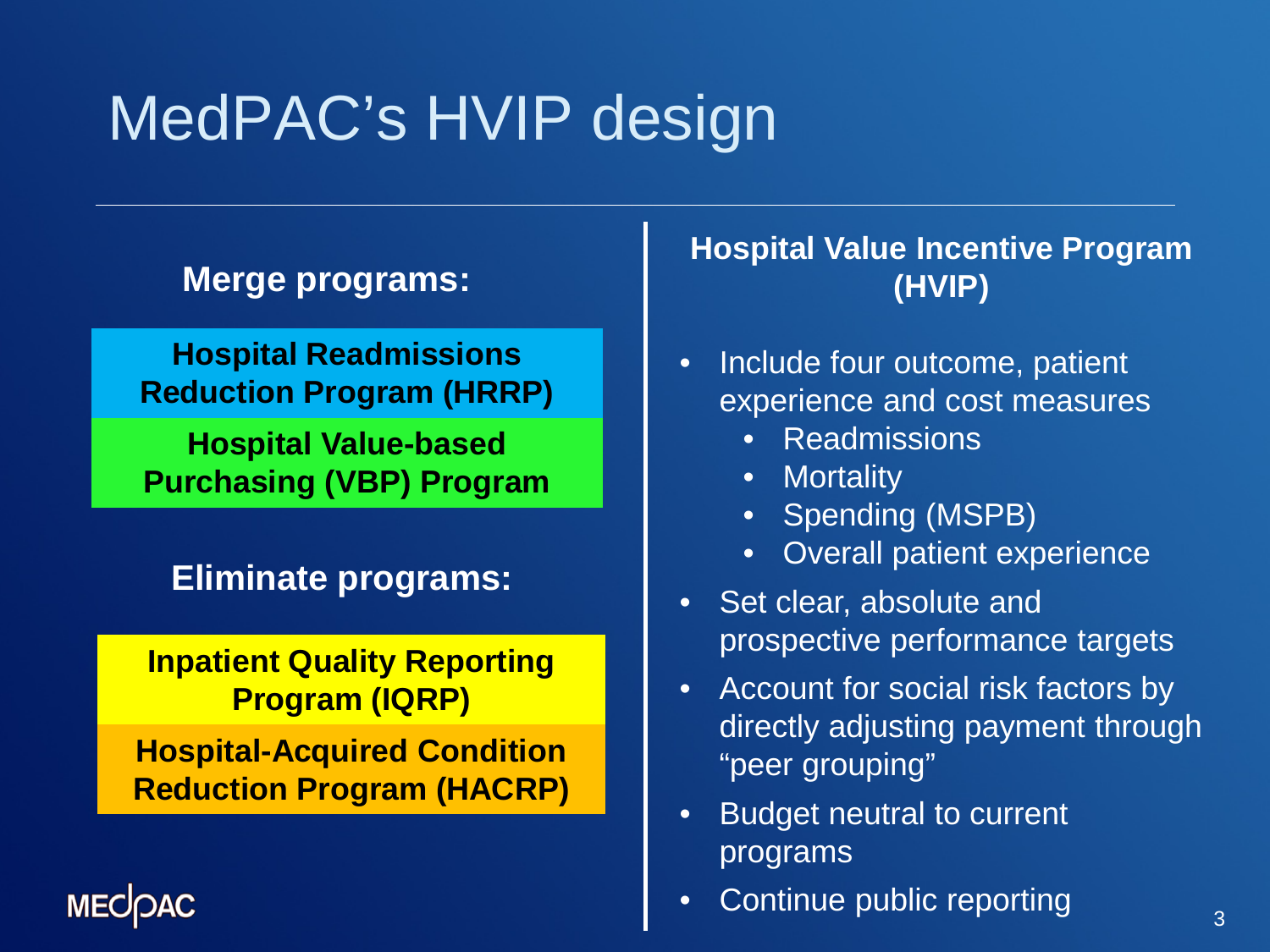### Results of initial HVIP modeling

- About half of hospitals receive a penalty and half receive a reward
- **Due to peer grouping, hospitals that serve a** high share of poor patients are more likely to receive rewards under the HVIP compared to current programs

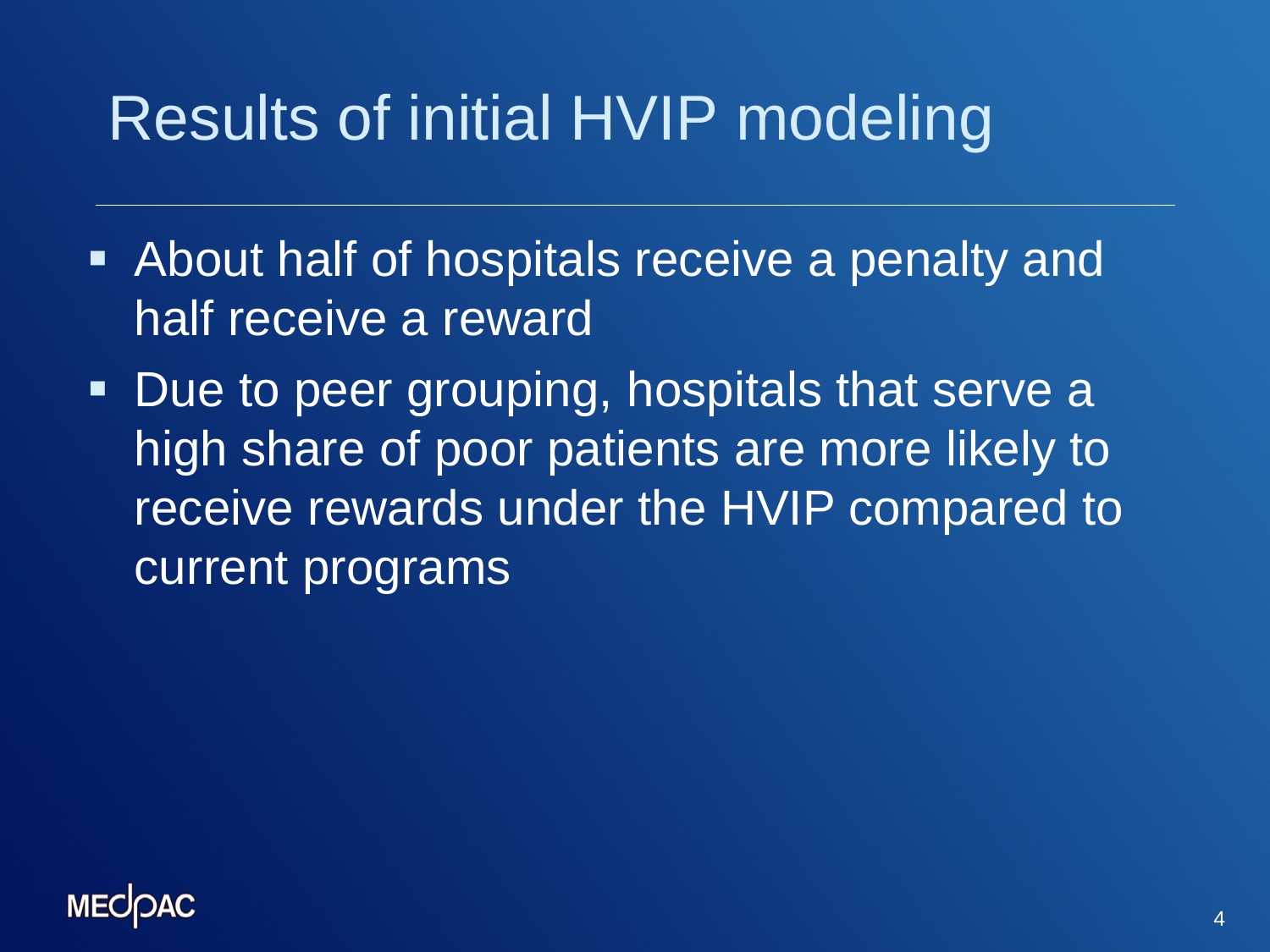### Weighting of the measure domains

- **Initial HVIP model weights each measure** domain equally to maintain the independence and importance of the four domains
- **Policymakers could weight the domains** differently based on some other prioritization
- **Alternative: Weight clinical outcomes more** heavily because they may be more important to beneficiaries

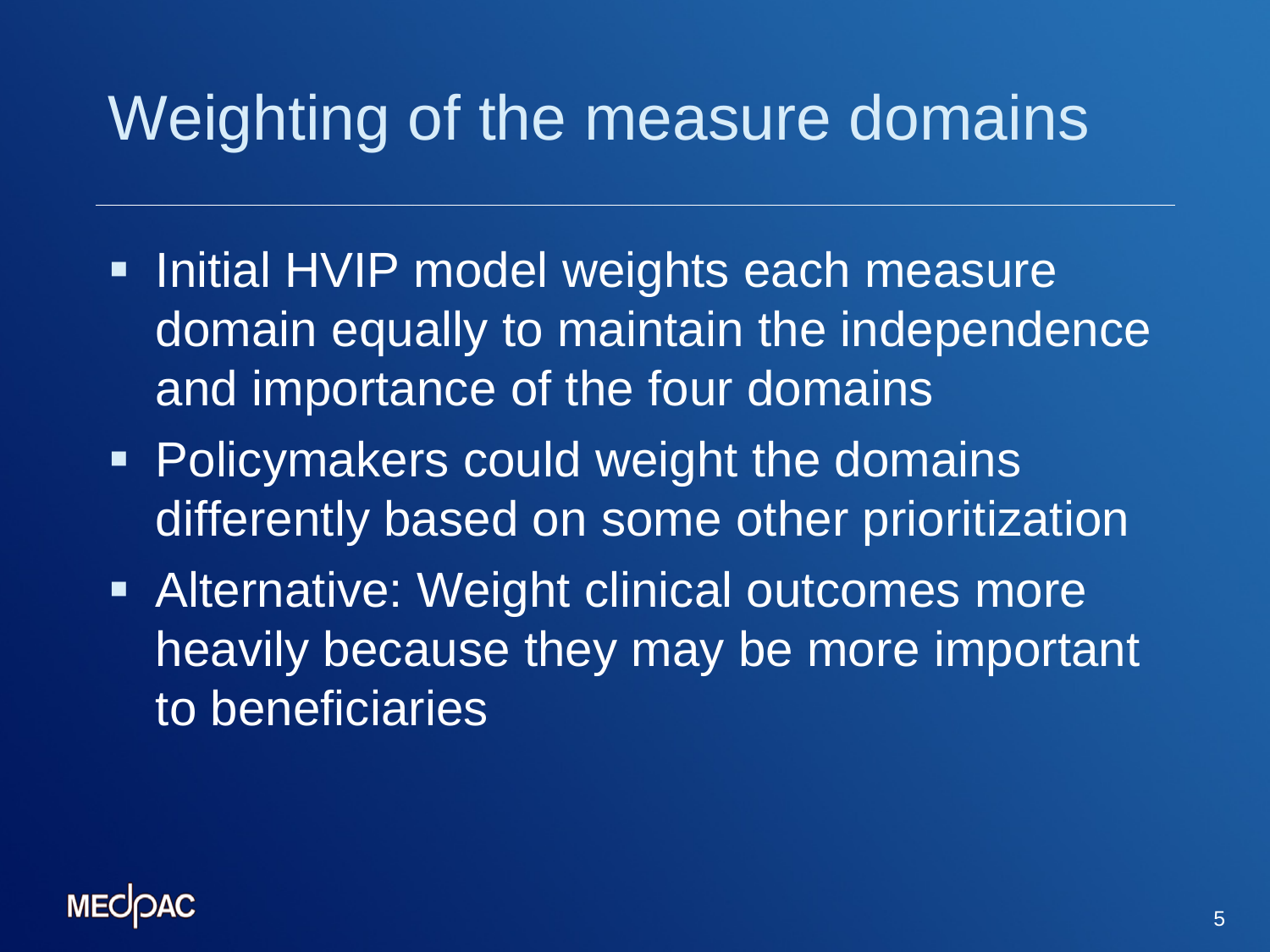### Weighting clinical outcomes more

- **Modeled the HVIP weighting mortality and** readmissions each at 35 percent, and patient experience and MSPB at 15 percent each
	- **Compared to equal weighting, weighting clinical** outcomes more would alter payment adjustments by 0.15 percentage points or less for 82 percent of hospitals
	- **Four measures have modestly positive** correlations with each other so small weighting changes will not have large effects on average HVIP scores

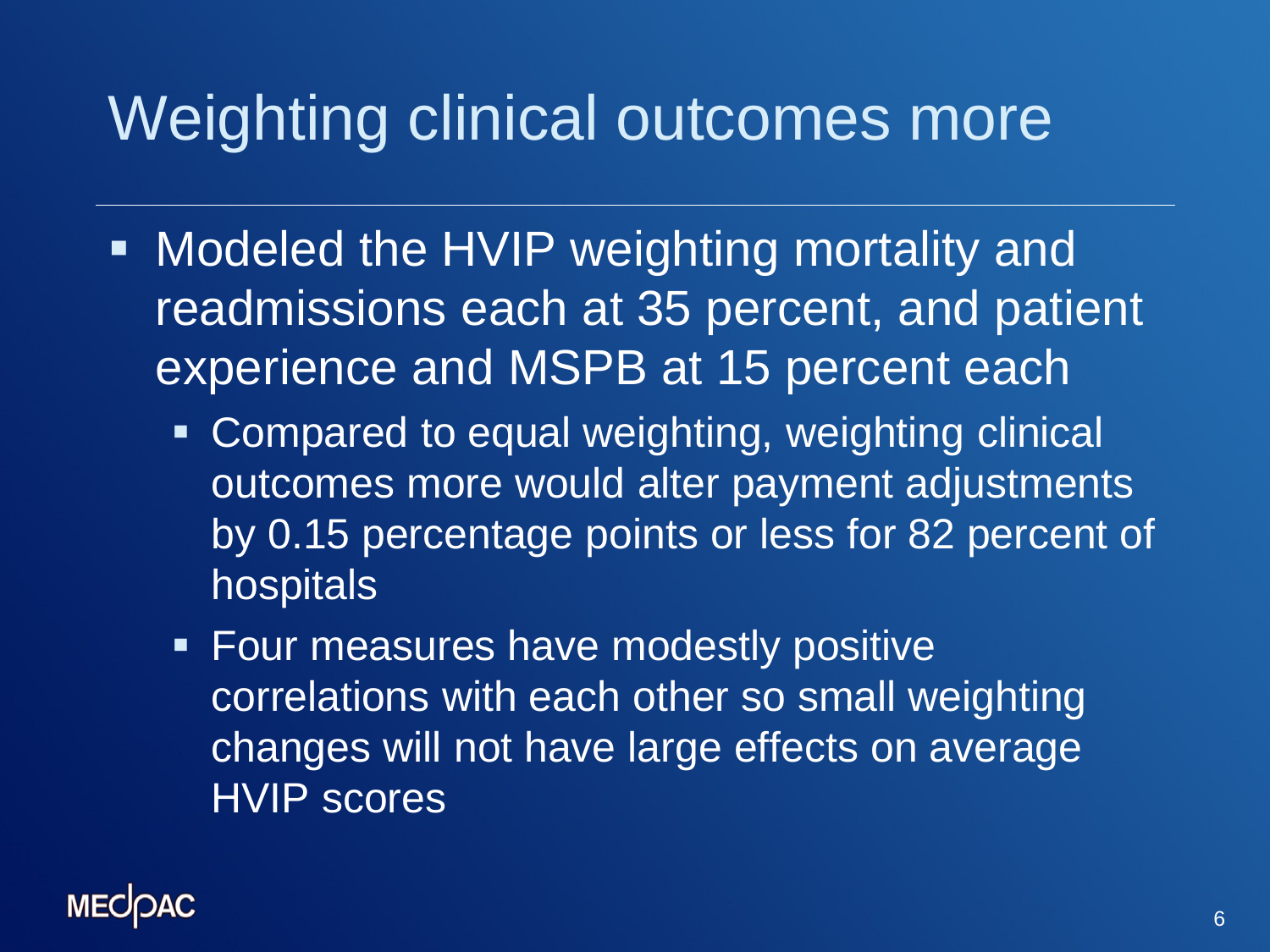## Discussion: Weighting of domains

- **Equal-weighting versus other weighting** approaches?
- **Option:** 
	- **Specify weighting of domains or Secretary's** discretion through rulemaking and public comment

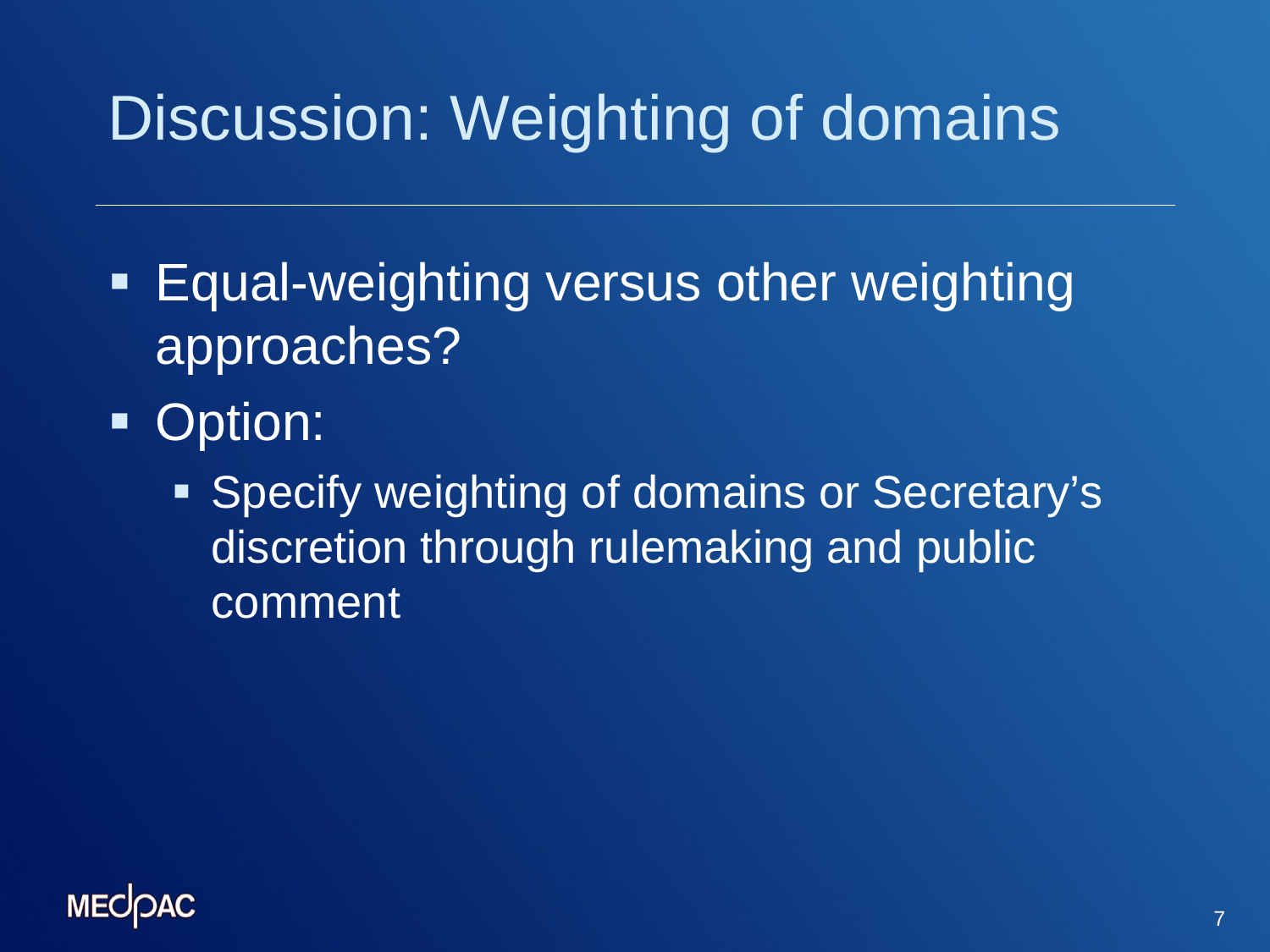### Withhold amount

- Under current hospital quality payment programs, hospitals receive a maximum reward of 3 percent and maximum penalty of 6 percent
- **HVIP designed to be budget neutral:** 
	- **Each peer group has a pool of dollars based on a percent** payment withhold from each of the peer group's hospitals
	- Pool of dollars redistributed to hospitals in the peer group based on their performance on the HVIP measures
- Initial HVIP model used 2 percent payment withhold similar to the current VBP
- Alternative: Increase the HVIP withhold amount to 5 percent

### **MECK**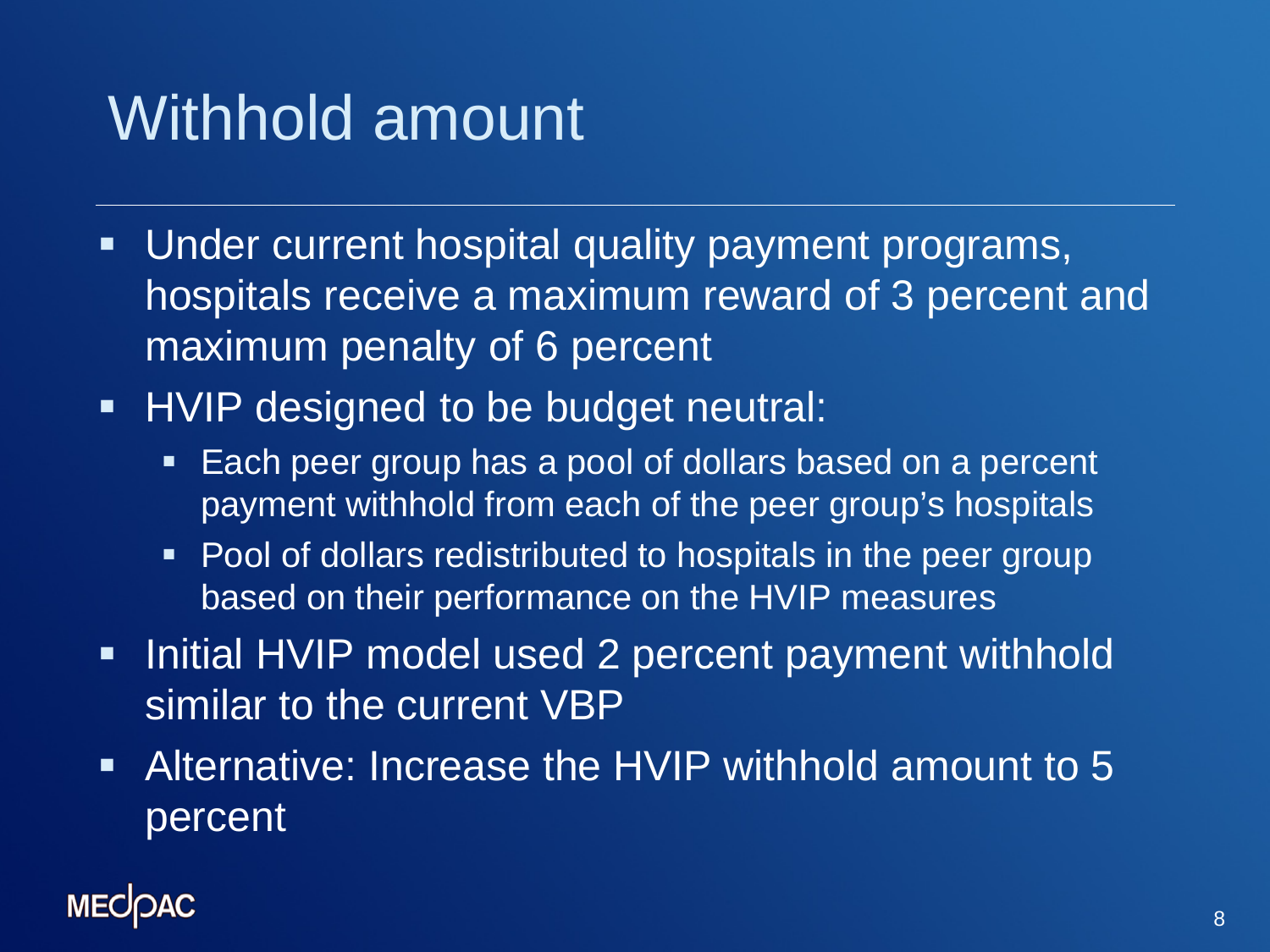# Increase 2 percent withhold to 5 percent

- **Modeled the HVIP using a 5 percent payment** withhold
	- **Compared to 2 percent withhold, no change in** which hospitals receive positive or negative adjustment, but the size of the adjustment increases 2.5 times
	- Range of net HVIP payment adjustments
		- $\blacksquare$  2 percent withhold  $=$  -1.4 percent to 1.6 percent
		- $\blacksquare$  5 percent withhold = -3.5 percent to 4.0 percent

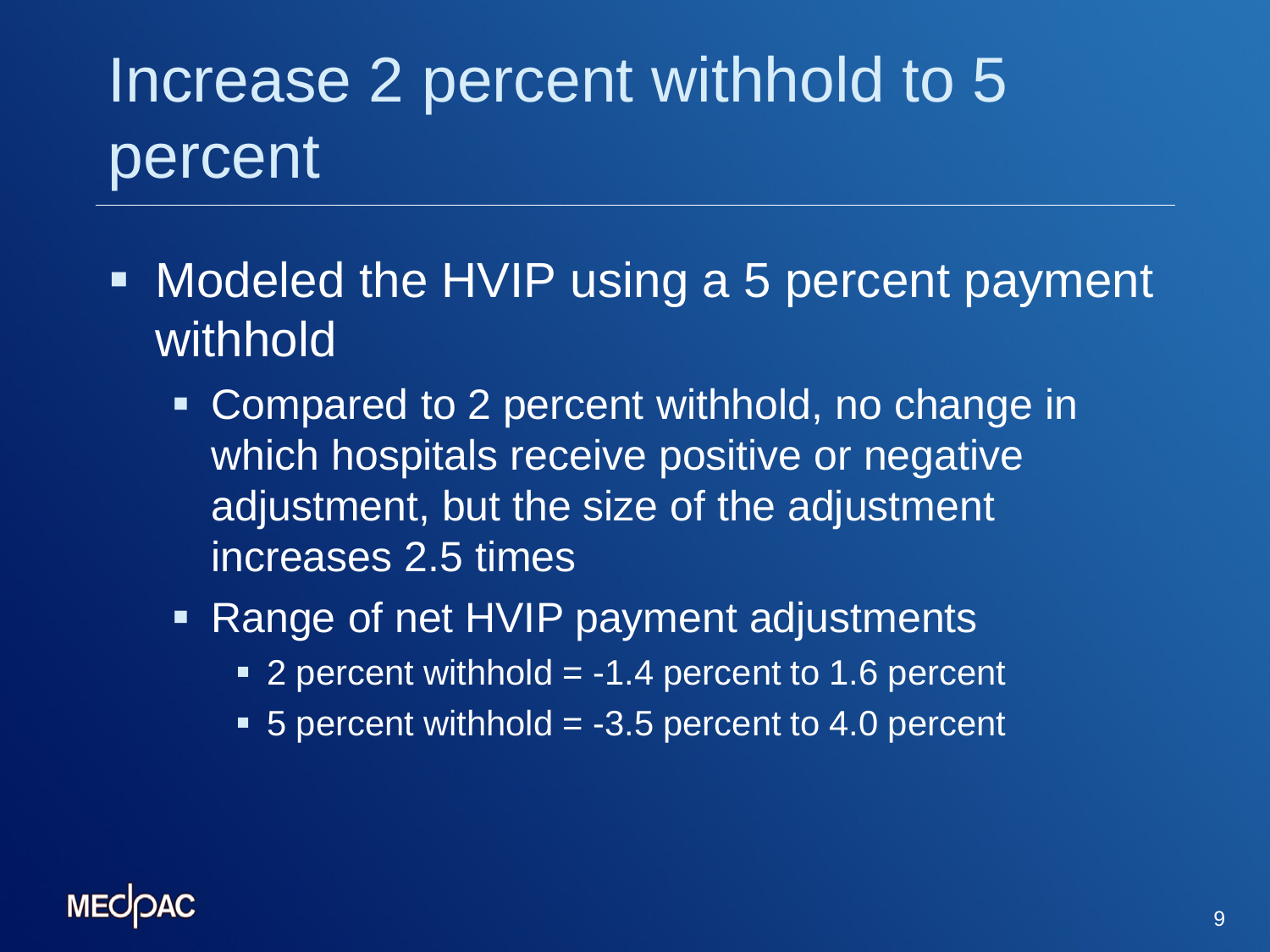# Discussion: Increase HVIP withhold over time

- Appropriate withhold amount to change hospital behavior and motivate improvement?
- **Option:** 
	- **Phase in higher withhold amounts over time** 
		- Year  $1 = 2$  percent; increase annually by 1 percent until a maximum of 5 percent withhold

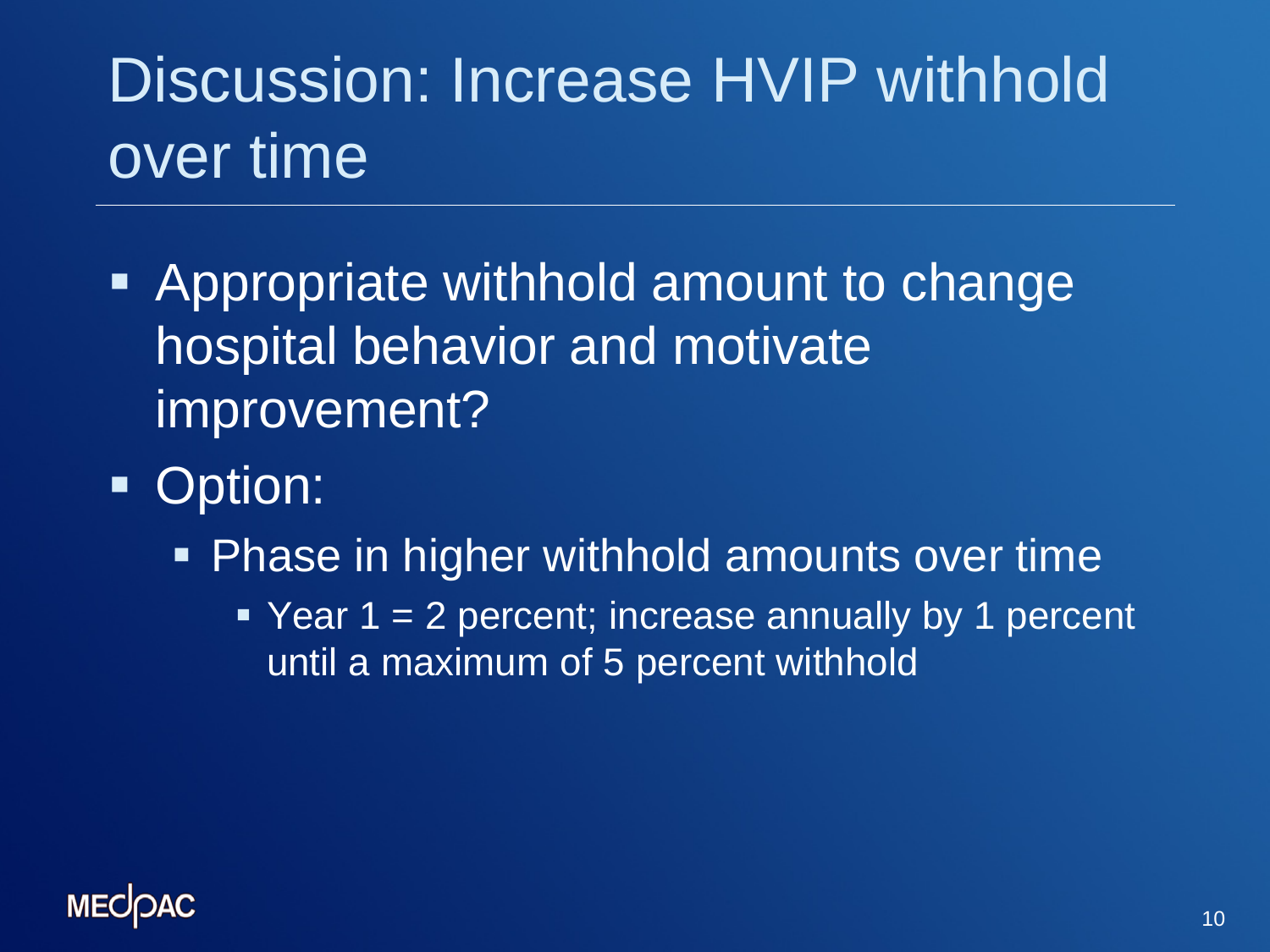### Which patient experience measures?

- **HVIP will include patient experience** measures based on the existing Hospital Consumer Assessment of Healthcare Providers and Systems (HCAHPS®) survey
	- **HCAHPS captures 10 different measures; all are** scored in VBP
- **Initial HVIP model used the HCAHPS single** overall rating measure
- **Alternative: Score multiple HCAHPS** measures to capture more aspects of beneficiary experience **MECOAC**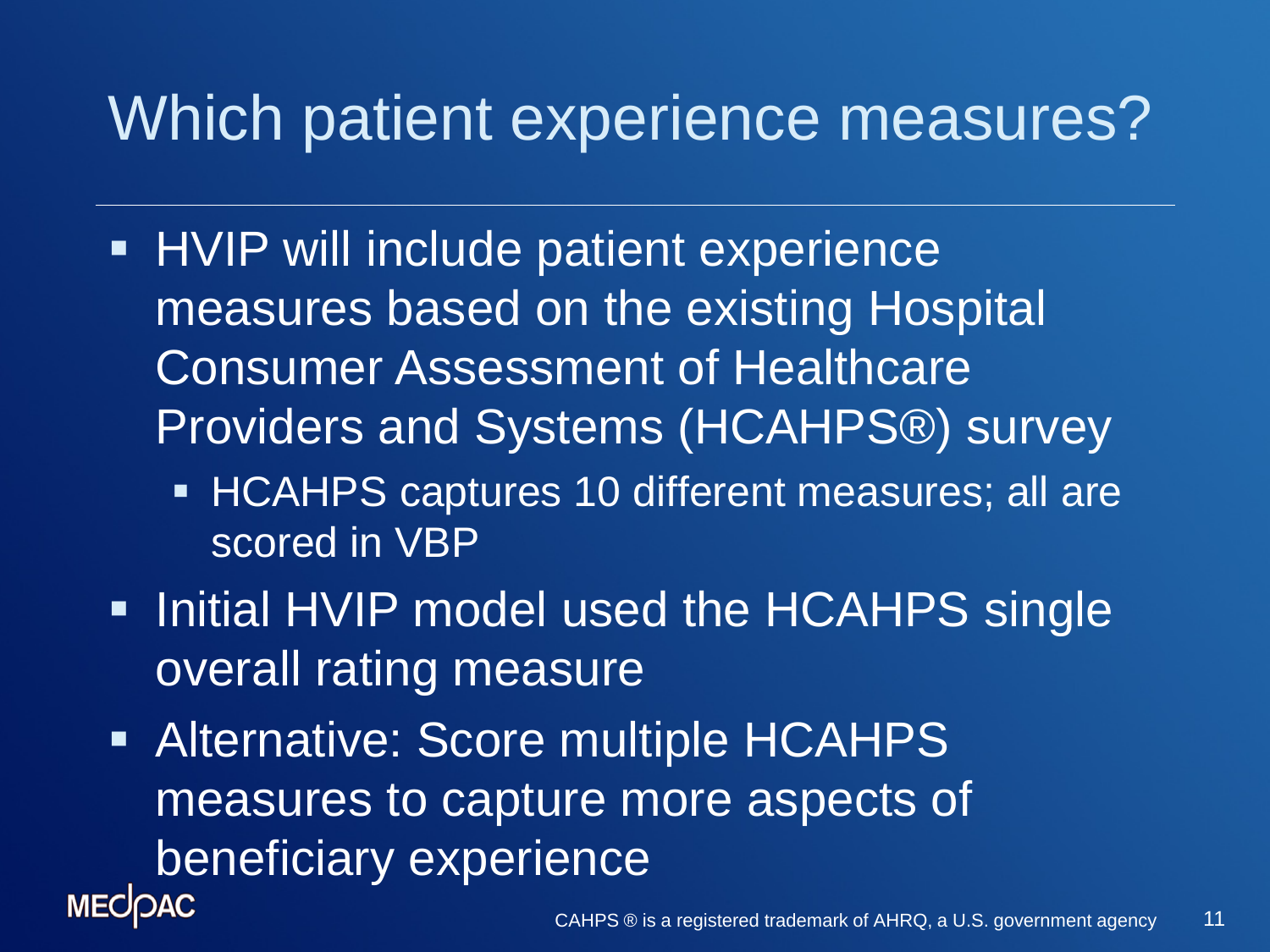# Using multiple patient experience measures

- Modeled HVIP using a patient experience composite (communication with doctors, communication with nurses, responsiveness of staff, and discharge information)
	- Compared to scoring a single overall rating, scoring a composite would alter payment adjustments by 0.15 percentage points or less for 78 percent of hospitals
	- **Patient experience measures have modestly positive** correlations with each other so small weighting changes will not have large effects on average HVIP scores
- **Interviews with hospital leaders: Favored scoring the** single overall rating over the composite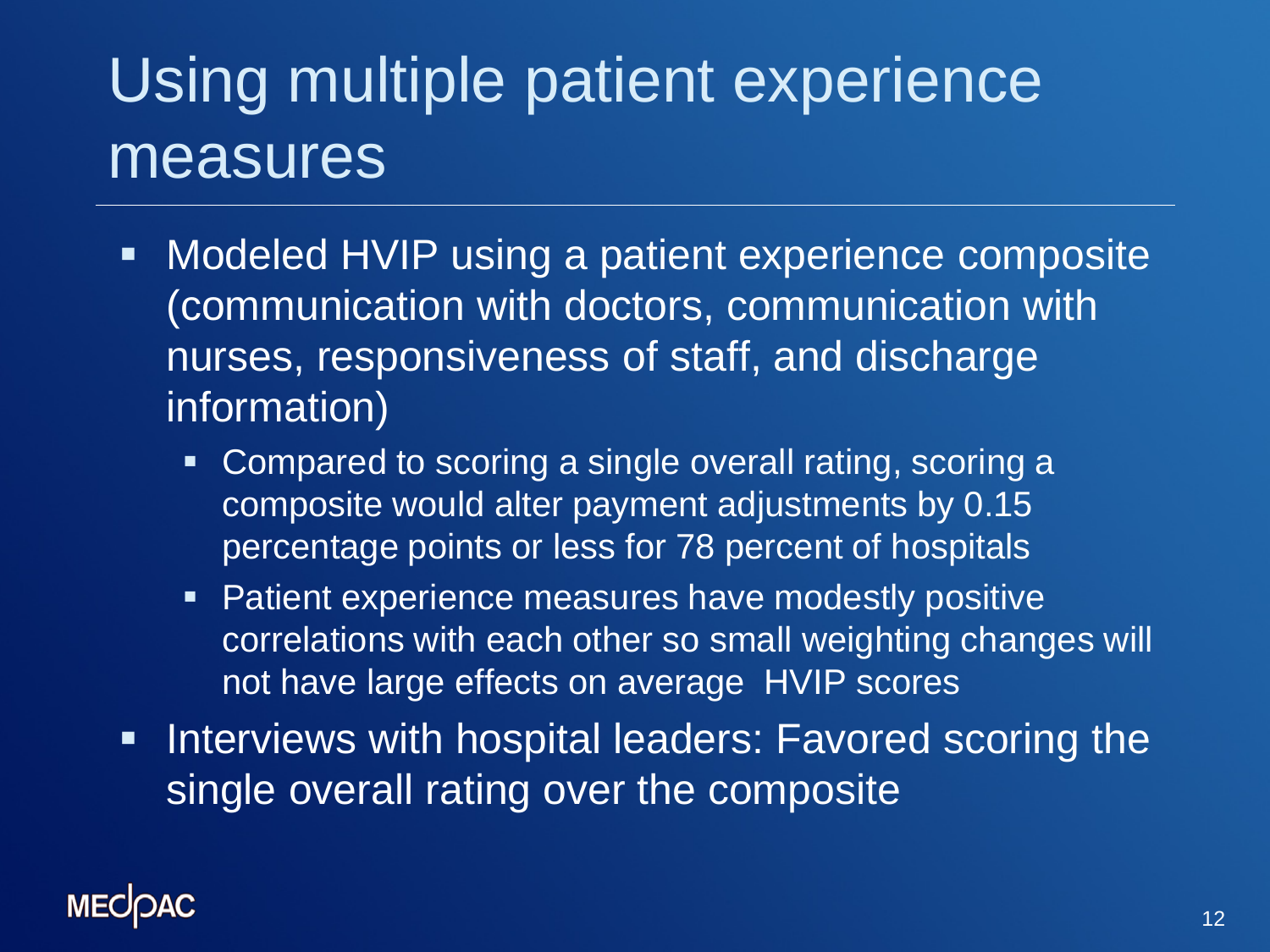# Discussion: Patient experience measures

- **Single overall rating versus patient** experience composite?
- **Option:** 
	- **Specify patient experience measures or** Secretary's discretion through rulemaking and public comment

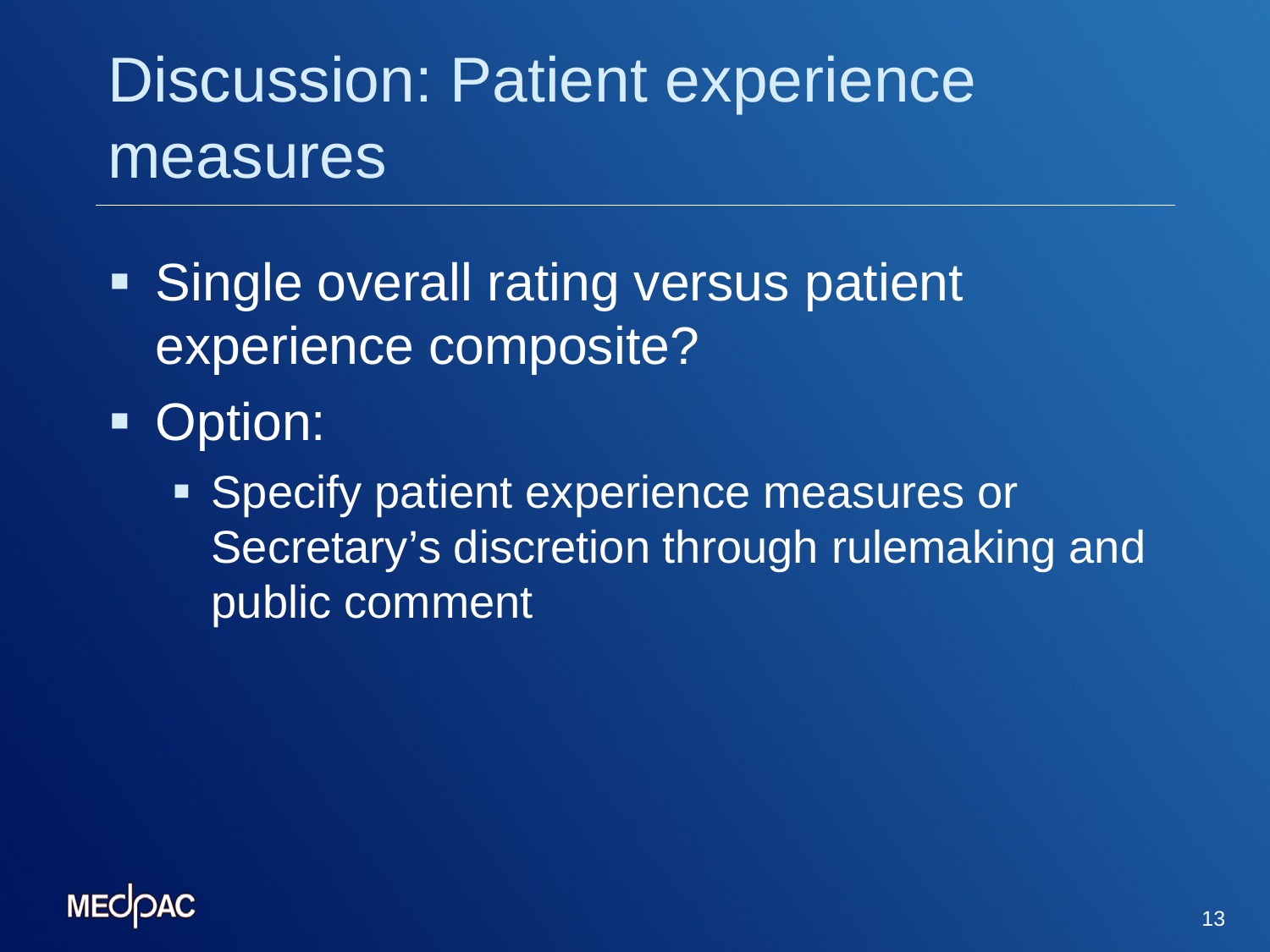# Monitoring HACs

- **HAC rates have improved**
- **But providers may have changed clinical** decision-making in response to HACRP financial incentives
	- Culturing asymptomatic patients on admission
	- Ordering antibiotics without culturing a patient to avoid having a positive finding for a HAC
- **EXCONCERTS CONFILTMED IN OUT INTERVIEWS WITH** hospital leaders

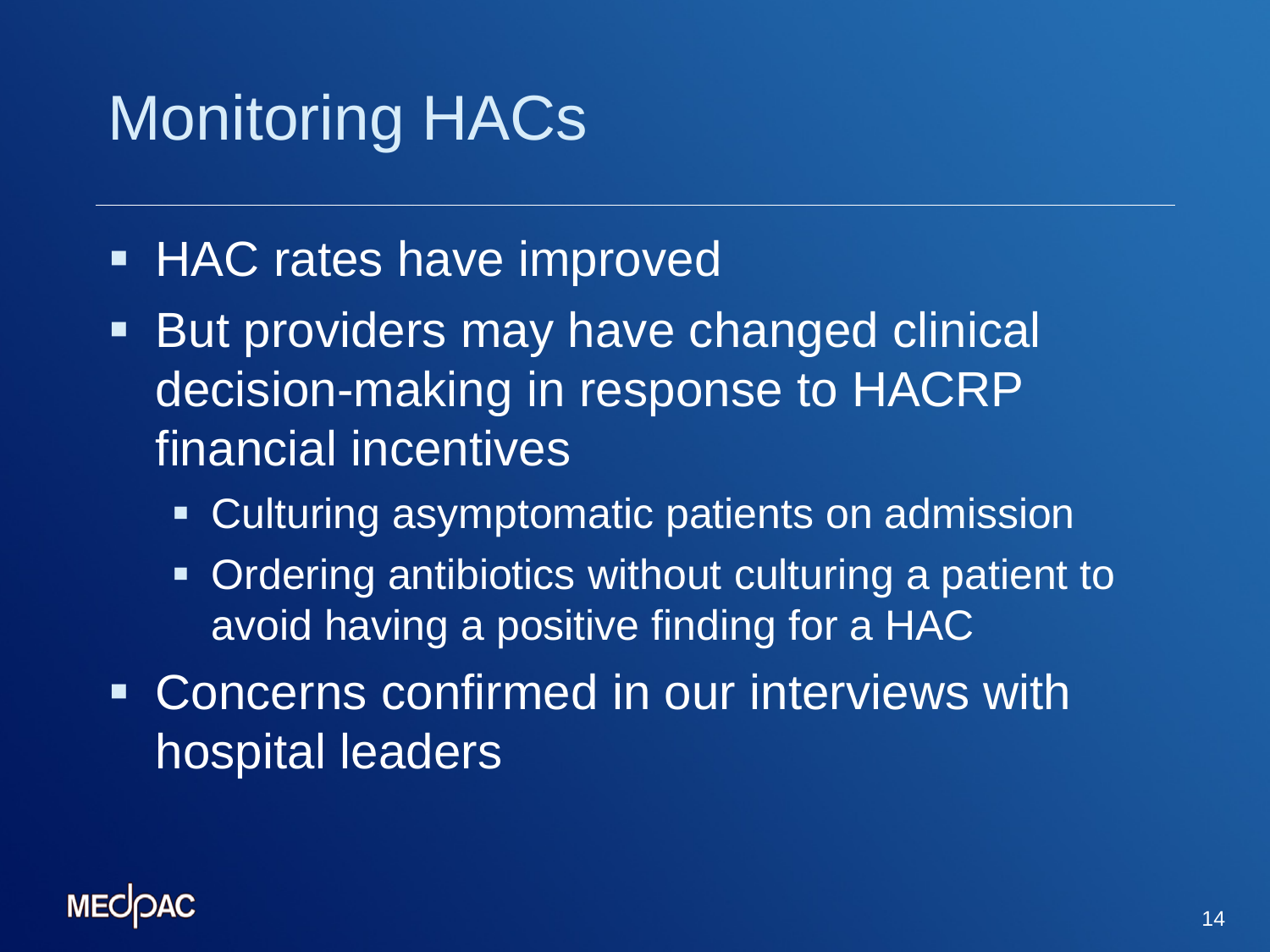# Monitor HACs outside of quality payment program

- **Due** to concerns about accuracy of HAC data, the Commission initially excluded HACs in the HVIP payment model
	- **Note that effects of HACs are captured in other HVIP** measures
- **However, hospitals should continue to report HAC** results as part of Medicare Conditions of Participation and CMS should continue to publicly report results
	- **Hospitals can continue to use measures for their own quality** improvement work
- **Objective: Remove financial incentives to alter clinical** decision-making but maintain the availability of data for monitoring **MECOAC**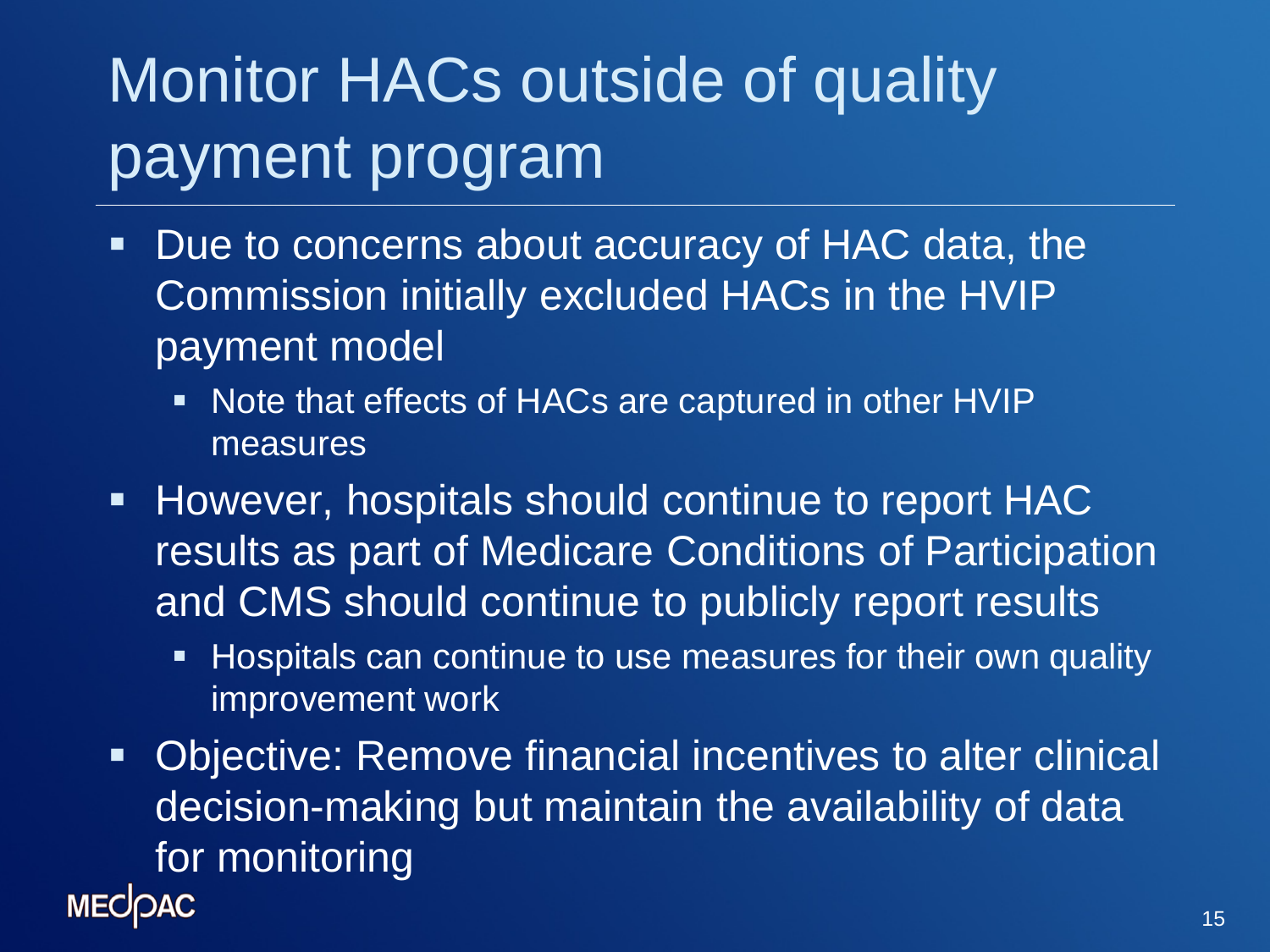# Discussion: HAC monitoring

- Given adverse effects of HAC financial incentives on data accuracy, continue to exclude HACs from HVIP?
- **Additional option:** 
	- **The Secretary monitor performance on HAC** over time